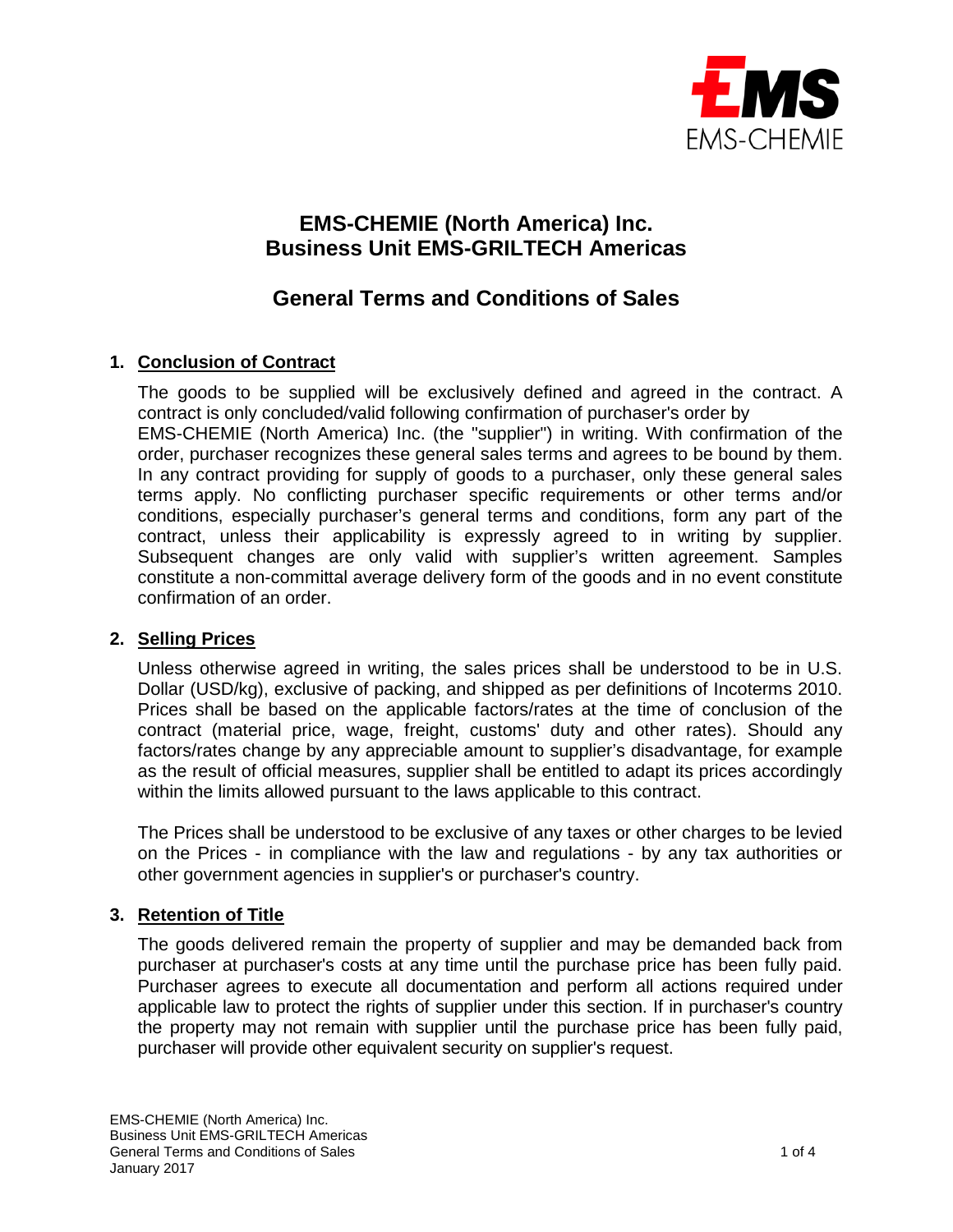

### **4. Delivery / Force Majeure**

Delivery dates and/or periods shall be considered approximations only, unless otherwise agreed in writing, and will not be binding as to supplier's delivery obligations. In case of delay, purchaser must give supplier written notice asking for performance within an appropriate time and only then supplier's failure to then deliver shall give rise to supplier's default.

No liability shall result for supplier from delay in performance or non-performance caused by circumstances which are beyond its control or unforeseeable at the time of conclusion of this contract such as, but not limited to, natural disasters, strikes, lock-outs, shortages of energy or raw materials, disruption of transport or official measures, delays of subsuppliers, as well as by circumstances rendering performance uneconomic for the foreseeable future. Such circumstances shall release supplier from its obligation to supply for the duration of such circumstances including its after-effects without subjecting it to any obligation to deliver at a later date. Such circumstances shall entitle supplier to terminate this contract wholly or partially and shall not entitle purchaser to damages of any kind or nature.

#### **5. Warranty**

Supplier warrants to purchaser that the goods supplied hereunder will be delivered in accordance with the product description whereby it is understood that such warranty shall cover only first quality goods but not lower grade or special offer goods. The warranty period will be 8 (eight) weeks from the date of delivery thereof (hereinafter "Warranty Period"), provided that the goods in question have been stored and used in accordance with ordinary industry practices and conditions. Purchaser must inspect the goods upon delivery. Purchaser shall in writing notify supplier within 14 (fourteen) days upon such delivery of any defect which can be determined in the course of a customary examination of any of the goods delivered by supplier to purchaser hereunder; otherwise the goods are deemed accepted. As to other defects, supplier must be notified in writing within 14 (fourteen) days upon detection of the defect and in any event within the Warranty Period (any claim for defective product not brought to supplier's attention in writing within the Warranty Period is barred). The sole and exclusive liability of supplier shall be to make up shortages as to agreed quantity of the goods in question and moreover at the sole discretion of supplier either take back or replace the goods or grant purchaser an adjustment of the purchase price, provided the defect is not due to purchaser's fault. In any event, purchaser may not return any goods without supplier's approval. If purchaser fails to notify within 14 (fourteen) days upon delivery or as far as latent defects are concerned within 14 (fourteen) days upon detection and in any event within the Warranty Period, the goods shall be deemed acceptable for use. In case the goods are replaced, the warranty period shall be extended, but only for a period which is no longer than 16 (sixteen) weeks from the date of initial delivery.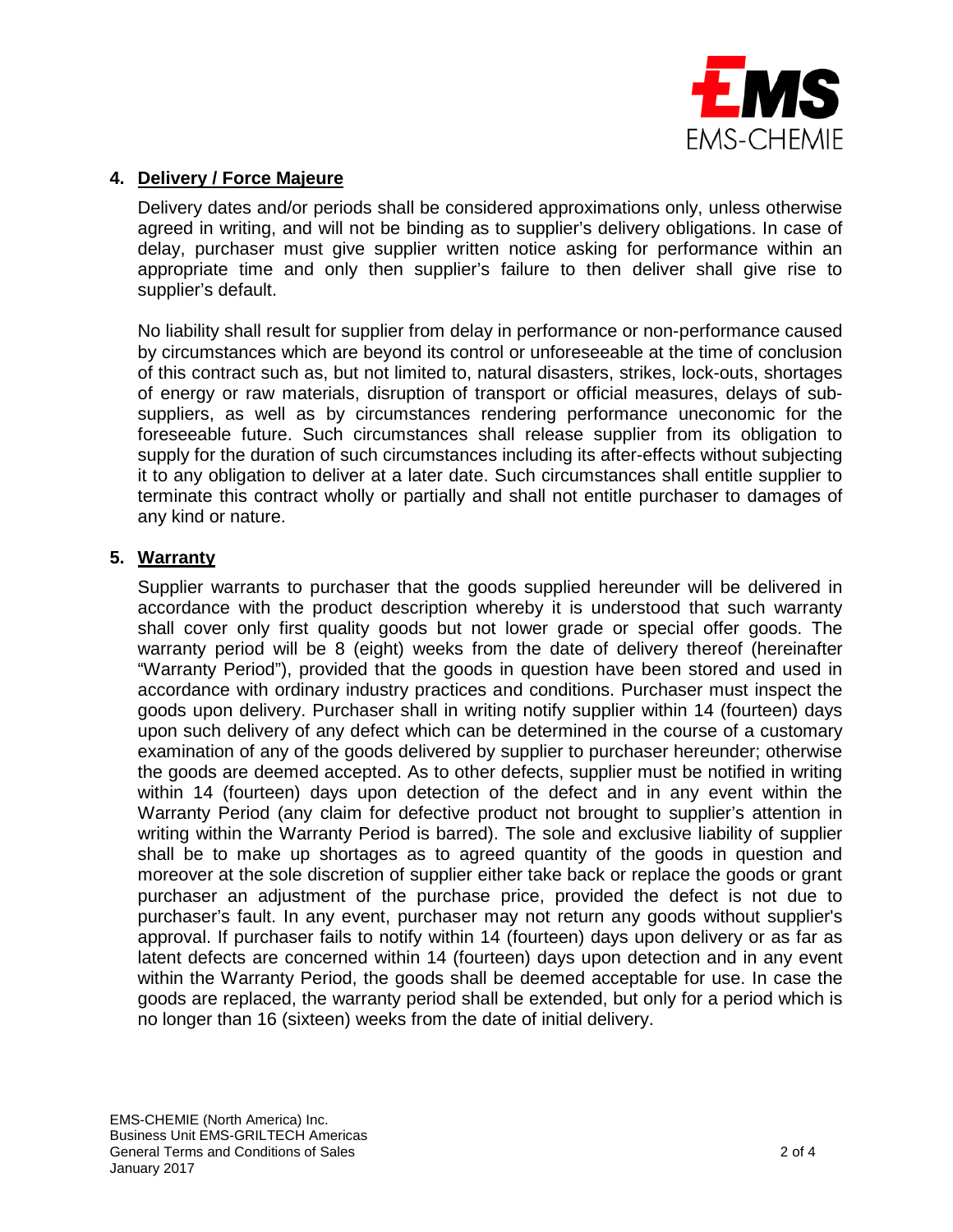

The foregoing expressed warranties are not transferable and are in lieu of any other warranty by supplier with respect to goods furnished hereunder. Supplier grants no other warranty and makes no other representation, either express or implied with respect to the goods. **Supplier expressly disclaims all warranties of merchantability and fitness for a particular purpose**. In any event, goods are deemed to conform to the contract, despite minor discrepancies in appearance and characteristics due to conditions of raw materials and manufacture.

### **6. Terms of Delivery**

Delivery terms specified in the contract are defined as per Incoterms 2010. Should dispatch be delayed or prevented through no fault of supplier, the goods will be kept in storage at the cost and risk of purchaser

## **7. Weights**

All quantities and weights agreed upon shall be accepted with a tolerance of +/- 10%. Unless an official weighing is expressly required, the weight, as determined by supplier, shall serve as basis for calculating the selling price.

### **8. Late Payments**

Payments are due as specified in the contract. Should purchaser fall into arrears in timely fulfilling its payment obligations, supplier shall be entitled to charge interest on any past due balance at a rate of 1.50% per month (18.0% per annum) and to suspend further deliveries - even those in transit - and to cancel any periods of grace granted in respect of payment for past deliveries.

In case of doubt concerning the solvency of, or performance by, purchaser, especially where there are arrears in payment, supplier may require that further deliveries be made only against pre-payment or on such other terms as supplier in its sole discretion may deem appropriate.

Should purchaser fall into arrears or otherwise default in its obligations under the contract, supplier shall also be entitled to termination of the contract with immediate effect and without further notification and further obligations whatsoever.

In the event purchaser defaults on payment, buyer shall be liable for all collections costs occurred by supplier including, but not limited to, reasonable attorney fees and costs of collection.